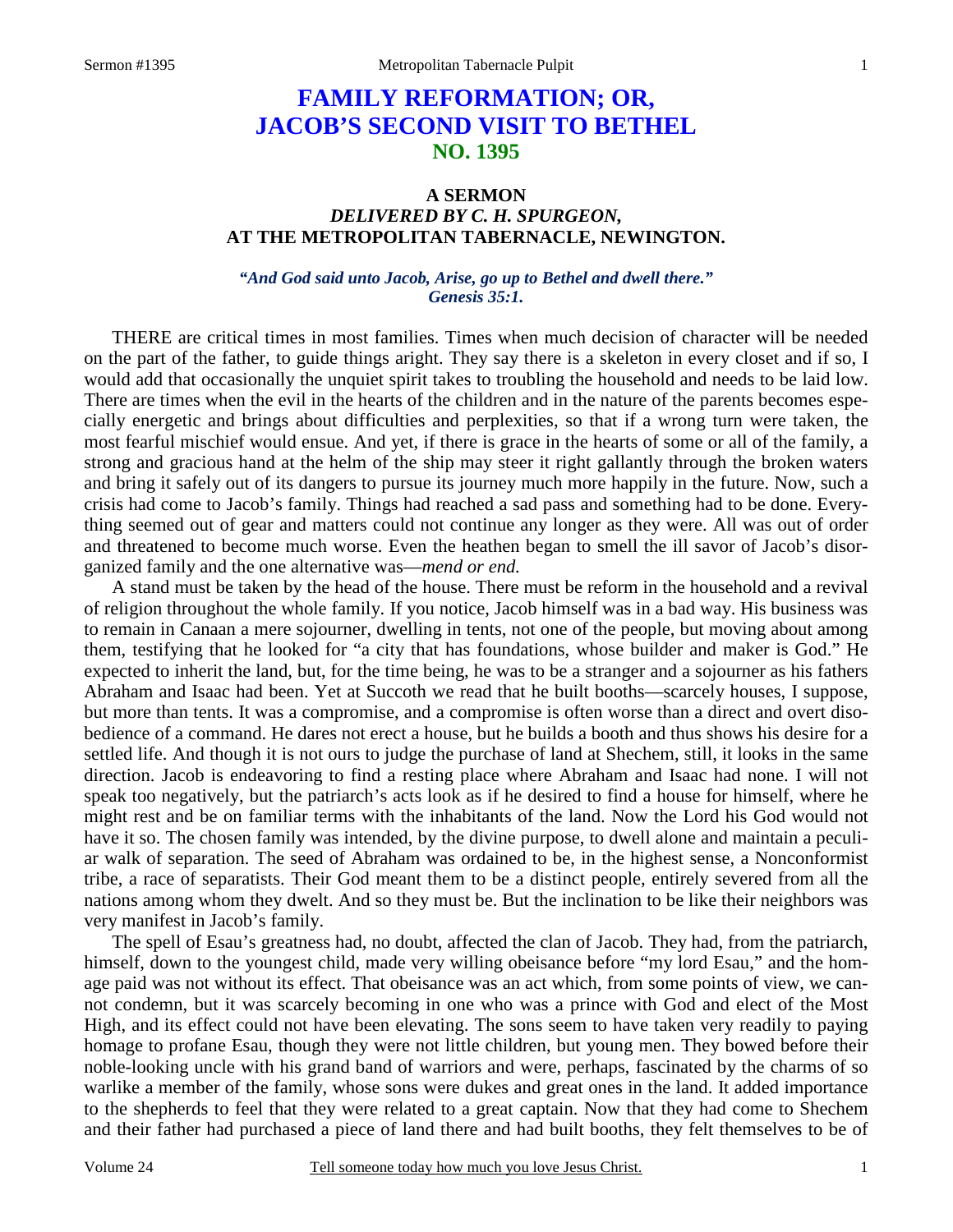some importance, and they must go visiting, for everybody loves society. And now comes, the mischief of it. Jacob's only daughter must visit with the prince of the people. The daughter of Israel is invited to the dances and the assemblies of the upper circles of the land. It is winked at by the father, possibly, and the brothers aid and abet it. She is often away at the residence of Shechem, the fine young Hivite prince, a very respectable gentleman, indeed, with a mansion and estates. But there comes an evil matter of it not to be mentioned. Then her brothers, in their hot anger, run into a sin that was quite as evil as Shechem's crime, by way of making some amends for their sister's defilement. With dastardly treachery they slay the whole of the Shechemites and so bring the guilt of murder upon a family which ought to have been holiness unto the Lord.

Children of God cannot mix with the world without mischief. The world does hurt to us, and we to it, when once we begin to be of the world and like it. It is an ill-assorted match. Fire and water were never meant to be blended. The seed of the woman must not mix with the seed of the serpent. It was when the sons of God saw the daughters of men, that they were fair, and took of them as they pleased, that the deluge came and swept away the population of the earth. Abundant evil comes of joining together what God has put asunder. The corpses of the Shechemites and the indignation of all who heard of the foul deed were the direct result of the attempt to blend Israel with Canaan. And now Jacob's household is filled with fear and the old man, himself—a grand man and a believer, but a long way off from being perfect—cries out to his sons, in great distress, "You have troubled me to make me to stink among the inhabitants of the land, among the Canaanites and the Perizzites. And I, being few in number, they shall gather themselves together against me and slay me. And I shall be destroyed, I and my house." To this his sons only replied, "Should he deal with our sister as with a harlot?"—taking his rebuke in a rough fashion and by no means showing any sense of shame. They do not appear to have been the worst of his sons and yet their rage and cruelty were most terrible. And when they were charged with their crime they justified it. Wretched, indeed, was the condition of Jacob's household!

That family was badly arranged from the very beginning. Polygamy needed not to be denounced in so many words in Scripture; because the specimens given of it are all so thoroughly bad that no one can doubt that the thing is radically vicious in its mildest form. It worked shockingly in the case of Jacob. His wife Rachel, whom he loved so well, had, I fear, been the cause of the introduction into the family of idolatry in the form of teraph, or symbol-worship. She had learned it from her father, Laban, and secretly practiced it. And if Jacob was aware of it, he did not like to say anything to her, his darling, the queen of his soul. Those bright eyes which had charmed him years ago, how could he dim them with tears? The children of Leah took up their mother's cause and the sons of the handmaids sided with each other and this made trouble. The many mothers of the family created difficulties and complications of all sorts, so that the household was hard to arrange and keep in good order. It was not what a believing household should be and it is not amazing at all, that affairs so thoroughly went awry, that it appeared as if even the salt was losing its savor and the good seed was dying before it could be sown in the earth and made to bring forth fruit. A stand must be made. Something had to be done and Jacob must do it. The Lord comes and He speaks with Jacob. And since the good man's heart was sound towards God's statutes, the Lord had only to speak to him and he obeyed. He was pulled up short and made to look at things and set his house in order. And he did so with that resolution of character which comes out in Jacob when he is brought into a strait, but which at other times is not perceptible.

We shall take up this incident at this time and may God grant that we may find practical teaching in it for ourselves and for our families, by the guidance of His gracious Spirit.

Notice, first, God having appeared to Jacob, *what was to be done?* Secondly, *what happened in the doing of it?* And thirdly, *what followed.*

**I.** First, then, WHAT WAS TO BE DONE?

The first thing *to do was to make a decided move.* God said to Jacob, "Arise, go up to Bethel and dwell there." You must hasten away from Shechem, with its fertile plains, and make a mountain journey up to Bethel and dwell there. You have been long enough near these Shechemites. Mischief has come from your being so intimate with the world. You must cut a trench between yourselves and the associations you have formed and you must go up to Bethel and remain there. Every now and then, dear broth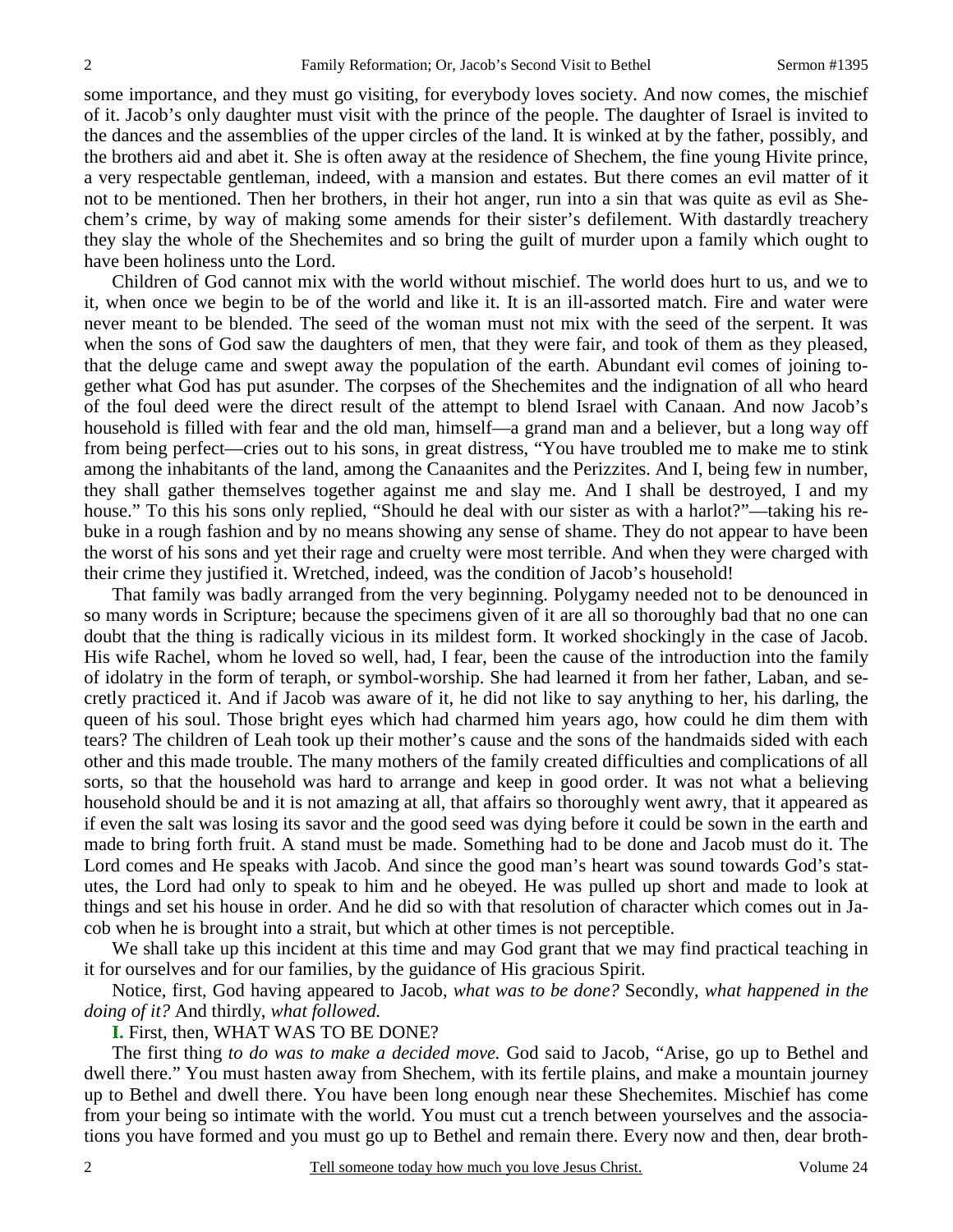ers and sisters, we shall find it necessary to say to ourselves and to our family, "We must come out from among worldlings. We must be separate. We are forming connections which are injurious to us and we must snap the deceitful bonds. We are being led into habits and customs in the management of the household which are not such as God would approve. We are doing this to secure favor of one and doing that to escape frowns from another. And we are not walking straight with the Lord. Therefore, to bring us back to our moorings, we must come right out and go to Bethel, to the place where God met with us at the first. We must go to our first trysting place and meet with our Lord again, cost whatever the journey may. "Though some may feel it to be a cross, yet we must begin again and work upon the old lines. Back to our old Puritanism and precision we must go and renew our vows. Let us go right away from worldliness and get to the Bethel of separation and draw near to God again." Have you ever found, beloved, when you have been very deep in business and very much in the world that you begin to feel heart-sick and cry, "It won't do, I must get out of this. I must retreat into a holy solitude and enjoy a little quiet communion with God"? Have you not sometimes felt concerning your family, "We are not serving the Lord aright, nor becoming more holy or devoted? Everything appears to be going downhill. We must steer the other way. We must alter our present declining state, in the name of God, or else we cannot expect to have His blessing." I know that you have come to such a place and have resolved to take a decided step. May the Lord help all of us, when we see clearly that something is to be done. May we have grace to end sinful hesitation and set about amendment at all hazards.

Now they must *revive old memories.* "Go up to Bethel and dwell there. And make there an altar unto God that appeared unto you when you fled from the face of Esau, your brother." A revival of old memories is often most useful to us, especially to revive the memory of our conversion. The memory of the love of our espousals, when we went after the Lord into the wilderness and were quite satisfied to be denied and disowned of all, so long as we might but dwell near to Him—that memory is right good for us. It is well to recall that hallowed hour when we, for the first time, set up a family altar and with our dear ones bowed before the Lord. Then we felt that the separated place was a very sweet one and we were most glad to get right away from the world and to live with Christ, and in Christ, and for Christ, and like Christ. We cannot help blushing as we remember those early days. We did not think that we should have fallen so far short of our ideal. Let the recollection of Bethel, then, come over us to make us remember the loving-kindness of the Lord and mourn over our own spiritual declensions. Are you singing—

> *"What peaceful hours I once enjoyed, How sweet their memory still, But they have left an aching void The world can never fill"?*

Then you must come back to your first hours of communion. Where you lost your joy you will find it, for it remains where you left it. If you have neglected the prayer closet, if you have ceased from the searching of the Word of God, if you have departed from a close walking with Christ and if you and your families have fallen into a very low state, so that strangers who look in would hardly know whether yours is a godly house or not—if it is so, then go back mourning and sighing to Bethel and pray that the old feelings may be revived in you. God grant they may. And may you, in addition, be led to cry, "How could I have departed so much from the living God? How could I have played the fool and gadded about so much when I might have rested still in peace, if I had lived near to God?" This then, was the work which was to be done by Jacob, first, make a decided move and secondly, to revive old memories. Have you any call to the same course of action? If so, see you do it.

But now, again, Jacob must *keep an old vow.* I do not quite remember how many years old that vow was, but I suppose some thirty or so. Yet he had not kept it. He was much younger when he knelt and said, "If You will be with me," and so on, "then this place shall be God's house." He has forgotten that vow, or at least he has not fulfilled it all these years. Be very slow to make vows, brethren—very slow. They should be but very seldom made because all that you can do for God you are bound to do as it is. And a vow is often a superfluity of superstition. But if the vow is made, let it not wait beyond its time and complain to your God. An old and forgotten vow will rot and breed most solemn discomfort to your heart. At first it will gnaw at your conscience. And if your conscience, at last, grows hardened to it, oth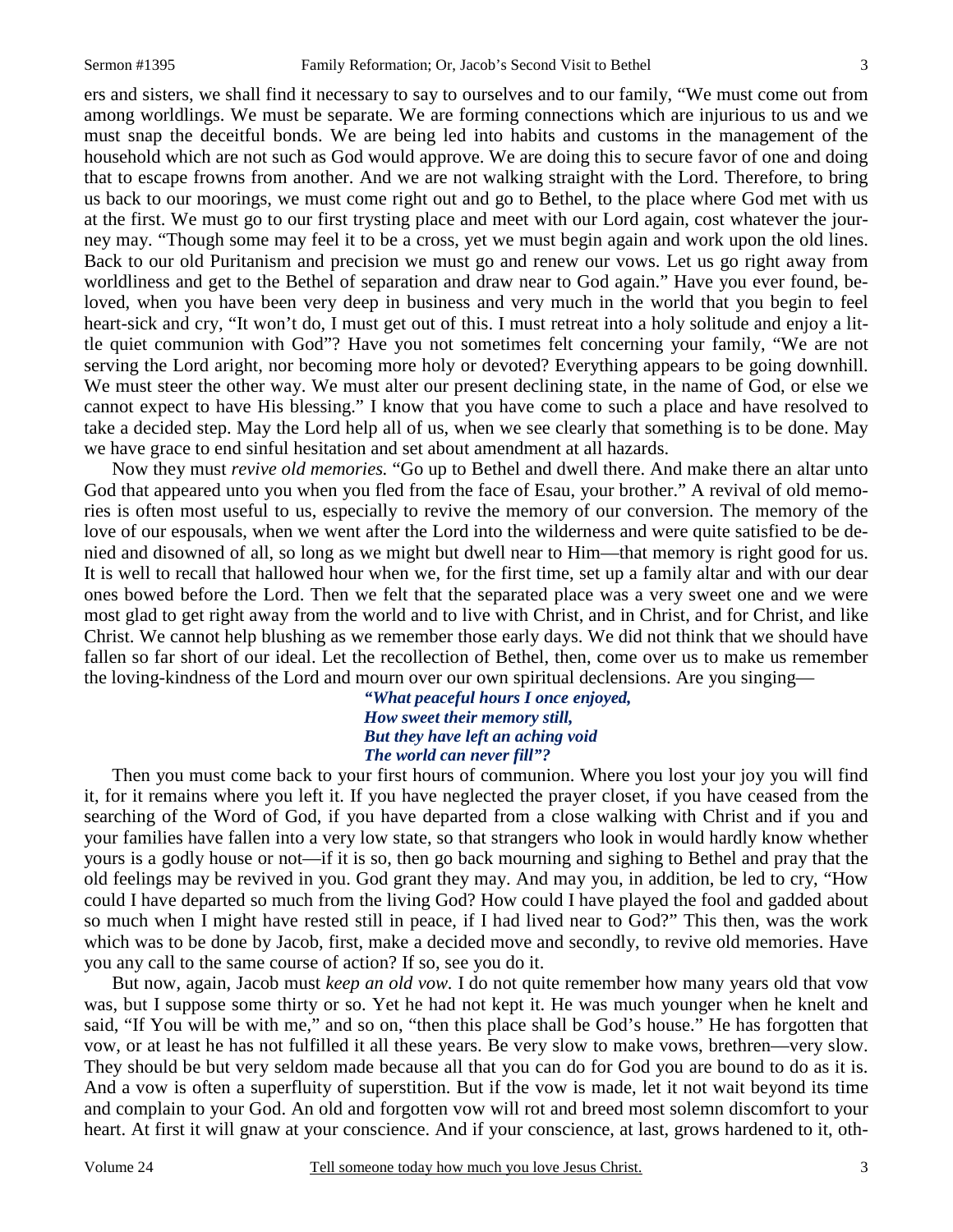ers of your powers will suffer the same petrifying process. Moreover, a forgotten vow will bring chastisement on you and perhaps the rod will fall upon your family. The connection between Jacob's not going to Bethel and the mischief that happened to his daughter Dinah, and the sinning of his sons, Levi and Simeon, may not be distinctly traceable, but I feel persuaded that there was a connection—the sin of omission in the father led on to sins of commission in the sons. With the sins of his children, the Lord chastened Jacob for his breach of promise. Note that the Lord does not remind Jacob of his wrong, nor chide him for it, but He puts him in a position in which he will remind himself of it. It is so gentle—I was going to say so courteous of our God. He is so gentle, so tender, that He would rather His servant should remember the vow than be distinctly told of it in so many words. See, then, Jacob is bound to go and do according to his solemn pledge. Now, dear friend, it may be that part of the business you and I have to do in order to set our families right, is to remember something we said we would do years ago but which we have not done. We have had the ability for a long while, but the willingness has not been with us. Let us now bestir ourselves and clear our consciences in the matter. God alone knows of it. Let not this secret thing lie festering in our hearts and grieving the Holy Spirit. I speak, I believe, very closely home to some of my hearers. Perhaps the message is sufficiently distinct and I had better say no more, but let your own hearts remember your neglected promises.

It appeared to Jacob, next, that if he was to fulfill his vow, it was necessary to *reform his whole house*, for he could not serve the Lord and worship other gods. He said to all that were with him—to his sons first, and then to his hired servants and the rest—"Put away the strange gods that are among you." Yes, it must come to that. If I am to get back to my old position with God I must break my idols—

> *"The dearest idol I have known, Whatever that idol be, Help me to tear it from its throne, And worship only Thee."*

The idols of the family, the acts and deeds of the young folk which would grieve God, the doings of the elder ones which are inconsistent with a profession of faith in Jesus, the ill tempers that have been indulged, the divisions of heart which have come up in the family, with all that is sinful and unlovely must go, if we are to get right again. There must be a general breaking and burying of idols, or we cannot worship the God of Bethel.

And next Jacob said, "Be clean." There was to be, I suppose, a general washing indicative of purgation of character by going to God with repentance and seeking forgiveness. Jacob also said, "Change your garments." This was symbolic of an entire renewal of life, though I fear they were not all renewed. At any rate, this is what was symbolized by, "Change your garments." Alas, it is easier to say this to our families than it is to get them to do it. And do we wonder, since it is so much easier for ourselves to say than it is for ourselves to do. Yet, beloved, if your walk is to be close with God, if you are to commune with the God of Bethel, you must be cleansed. The Lord cannot commune with us while we wallow in sin. "What accord has Christ with Belial?" Sin must be put away. The best believer that lives must wash his feet if he is to draw near to God as he has done before. All this Jacob was to undertake and to him, who had become so lax with his family, it was no small work to screw up his courage and say to Rachel and all of them—"Put away the strange gods that are among you and be clean and change your garments."

Well, then, the next and last thing which they were to do was to *celebrate special worship.* "Let us arise and go up to Bethel, and I will make there an altar unto God, who answered me in the day of my distress and was with me in the way which I went." When we get wrong and feel that there must be a decided change, we must set apart special times of devotion. We must say to our soul, "Soul, soul you have fed so little lately. This leanness of yours comes of neglecting spiritual feasting. Come, you must humble yourself. You must lay yourself low before God. You must approach the Lord with lowly reverence and beg to be refreshed with His presence. You must set apart more time for feeding upon Christ and upon His Word and never be quiet till you become again, full of grace and of the Holy Spirit." In families it is often well, when you see that things are wrong, just to call the household together and say, "We must draw near unto God with peculiar earnestness, for we are going astray. We have not given up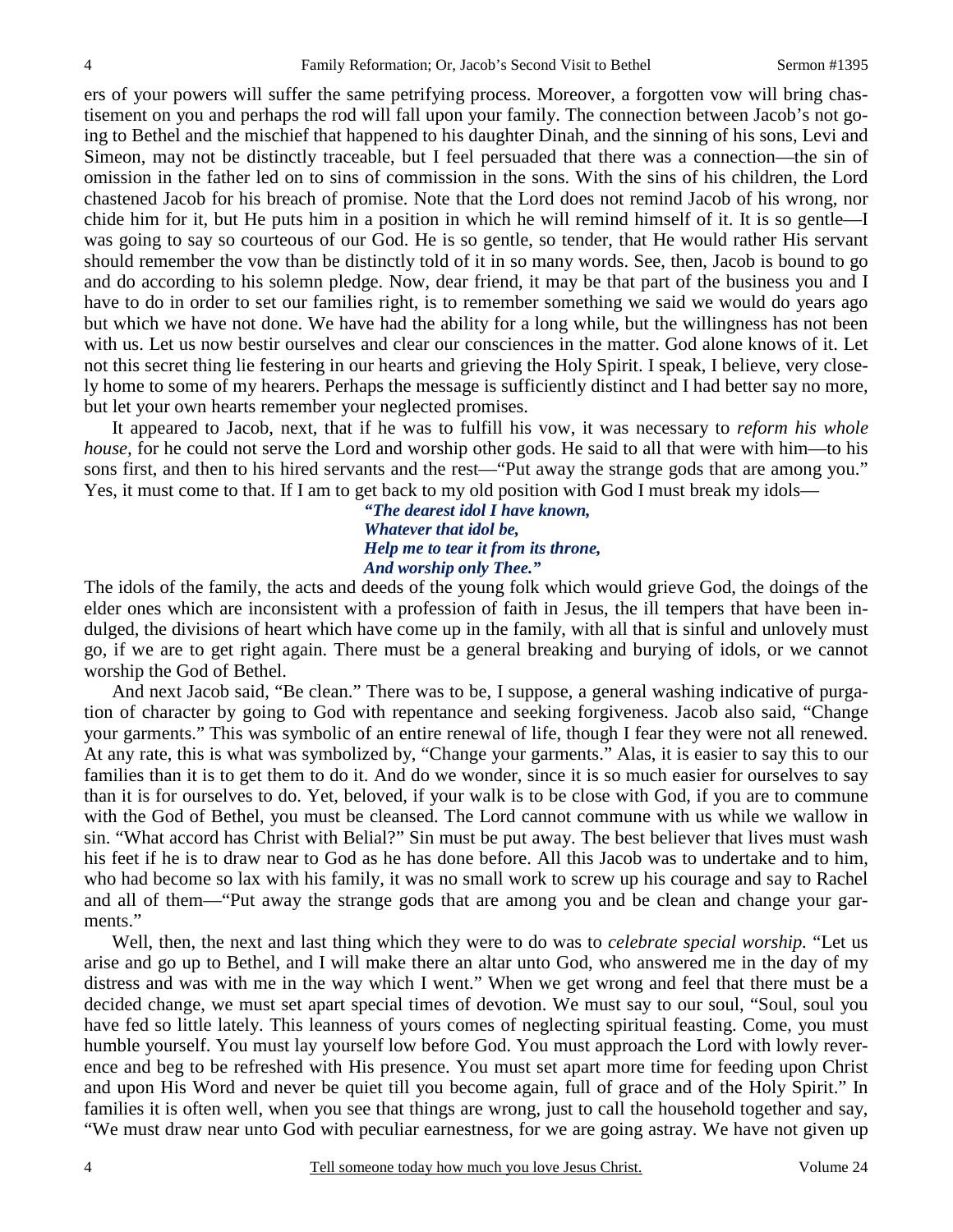family prayer, but we must now make it special and with double zeal draw near unto God." I am afraid that some of you neglect family prayer. If you do I am sure it will work evil in your households. The practice of family prayer is the castle of Protestantism. It is the grand defense against all attacks by a priestly caste, they set up their temples and tell us to pray there, and pray by their mediation. No, but our homes are temples and every man is a priest in his own house. This is a brazen wall of defense against superstition and priestcraft. Family prayer is the nutriment of family piety and woe to those who allow it to cease. I read the other day of parents who said they could not have family prayer and one asked this question, "If you knew that your children would be sick through the neglect of family prayer, would you not have it? If one child was smitten down with fever, each morning that you neglected prayer, what then?" Oh, then they would have it. "And if there were a law that you should be fined five shillings if you did not meet for prayer, would you find time for it?" Yes. "And if there were five pounds given to all who had family prayer, would you not by some means arrange to have it?" Yes. And so the inquirer went on with many questions and wound up with this, "Then is it not just an idle excuse when you, who profess to be servants of God, say that you have no time or opportunity for family prayer?" Should idle excuses rob God of His worship and our families of a blessing? Begin to pray in your families and especially if things have gone wrong. Get them right by drawing near to God more distinctly. Did I hear you say, "We do not want to be formalists"? No, I am not afraid you would be. I am afraid of your neglecting anything that tends towards the good of your household and your own spiritual growth and therefore, I pray you labor at once to acquaint yourselves with God and be at peace. Draw near the Lord, again, more thoroughly than you have done before, for it is the only way by which the backslidings of persons and families are at all likely to be corrected. God grant a blessing with these words by the power of His Holy Spirit.

**II.** And now I come to my second point—WHAT HAPPENED IN THE DOING OF IT?

Well, several things happened and one or two of those were rather surprising. The first was that *all heartily entered into the reforming work.* I am sure they did, because the 4<sup>th</sup> verse says, "They gave unto Jacob all the strange gods which were in their hands"—all of them—"and all their earrings which were in their ears." He had not said anything about their earrings. Was there any harm in their earrings? For a woman to wear an earring is not such a dreadful thing, is it? Perhaps not, but I suppose that these earrings were charms and that they were used in certain incantations and heathenish customs. It must have been a very sad discovery to Jacob, who himself could not have endured it, to find that wicked superstitions had come into his tents through his winking at the teraphs. The evil had gone on in secret and though suspected, was not actually under Jacob's eye. I dare say he was not quite sure that the teraphs were in the tent and did not want to be quite sure, because it was Rachel, you know, who had them, and she—well, she was Rachel—and she had been brought up so differently from Jacob that perhaps Jacob thought he must not press her too severely upon the point. Perhaps he said to himself, "When I talk with her she does not seem at all idolatrous. I believe she is a good woman and I must remember how she was brought up. And as she comes from a high-church family I must let her have her little symbols. I do not know for sure that she has a teraph. I have never absolutely seen it." But there it was and it was the nucleus of superstition. She and those around her had become corrupted with the superstitions of the heathen, and these earrings were the indication of their superstitious feeling, if not the instruments of divination.

Now, as soon as Jacob speaks, they all give up their idols and their earrings. I like this. It is a blessed thing when a man of God takes a stand and speaks, and finds that all his family is ready to follow. Perhaps it was the fear that was upon them just then, the fear of the nations round about which made them so obedient. I am not sure it was a work of grace, but still, as far as outward appearances went, there was a willing giving up of all that could have grieved the Lord. And you will sometimes be pleased, Christian friends, when things get wrong and you determine to set them right, to see how others will yield to your determination. You ought to take courage from this. Perhaps the very person of whom you are most afraid will be the most ready to yield and the most eager to help. You have been afraid of Rachel, but she has such love for you that she will do anything for you and give up her teraphs at once. The sons who were so rough in speaking to you when you spoke in your own name and spoke about yourself and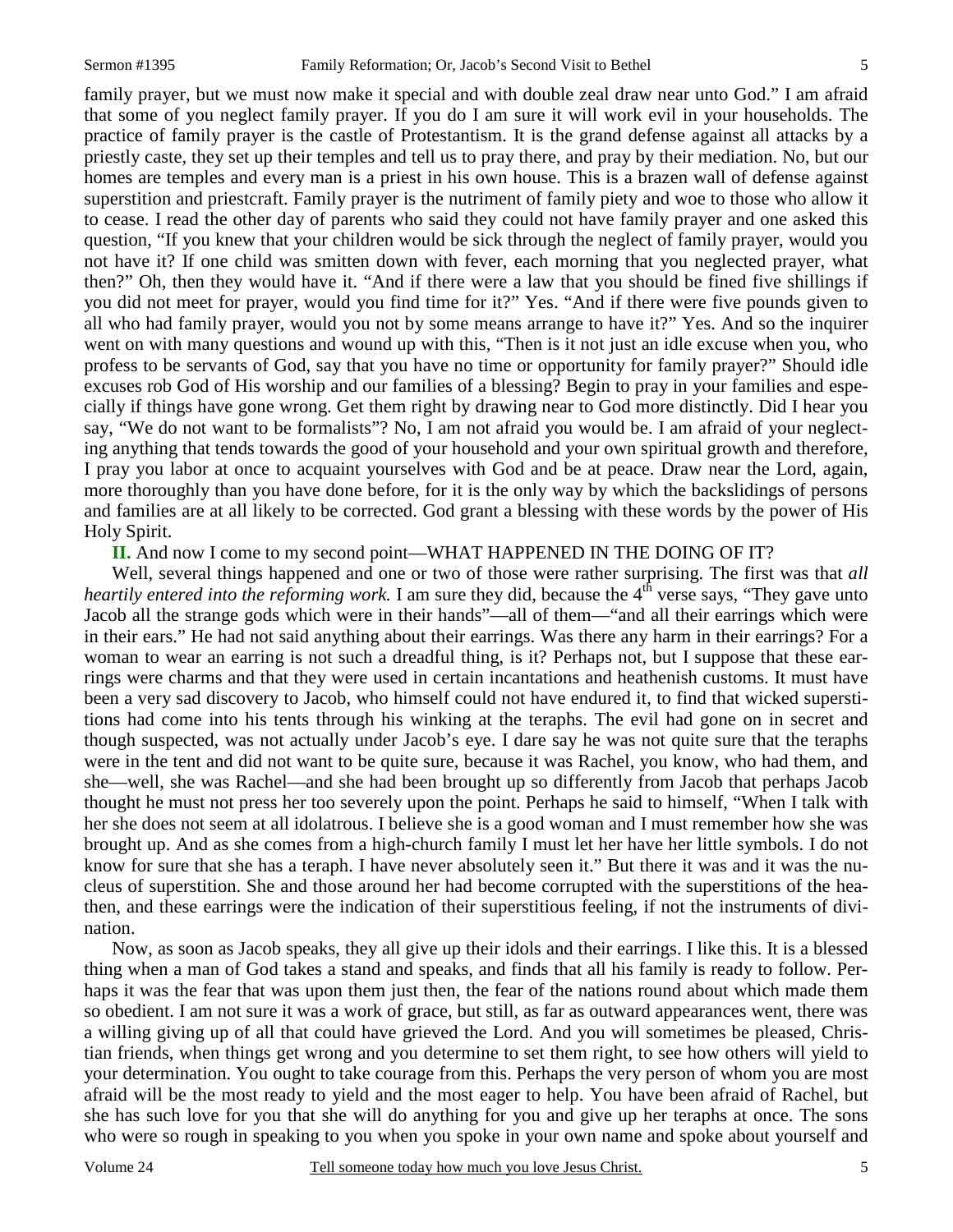said, "You have made me to stink," and so on, will answer very differently when you speak in God's name. There will be such a power going with God's Word that they will yield freely and heartily. They did so in Jacob's case. All of them gave up their idols and they buried them in the earth beneath the oak. Would God a day would come to old England when all the crucifixes and priestly vestments, and the whole mass of the symbols and emblems of superstition, could be buried under some grand old gospel oak, never to be disinterred again. If we do not see this in the nation we will at least secure it in our own houses.

Another circumstance happened, namely, *that protection was afforded him,* immediate and complete. "They journeyed and the terror of God was upon the cities that were round about them, and they did not pursue after the sons of Jacob." In their way were many cities and, as it were, hemmed them in and the people might have turned out and cut the little tribe of Israel to pieces. But a message had gone forth from the Lord of hosts, saying, "Touch not My anointed, and do my prophets no harm." And so they journeyed in safety. "When a man's ways please the Lord, He makes even his enemies to be at peace with him," and now that Jacob has determined to set things right, he walks unharmed. You do not know how much of personal trouble which you are now bearing will vanish as soon as you determine to stand up for God. You do not know how much of family difficulty that now covers you with dread will vanish when you, yourself, have feared the Lord and have come forth decidedly and determinedly to do the right thing. No danger shall befall the man who walks with God, for with such a companion malaria breathes health and curses become blessings. But you know not where you are going and into what thick woods you plunge when you once forsake the Lord and walk contrary to His mind. The Lord your God is a jealous God and if you do not respect His jealousy and walk before Him with holy fear, you shall be made to feel His wrath. Since He has known you only, of all the people of the earth, for that very reason He will chasten you for your iniquities. This plague of evils shall be stopped when you purge out your idols, but not till then.

In the next place *the vow was performed.* They came to Bethel and I can almost picture the grateful delight of Jacob as he looked upon those great stones among which he had lain down to sleep, a lonely man. Perhaps he searched for the stone that had been his pillow. Probably it still stood erect as part of the pillar which he had reared in memory of the goodness of God and the vision he had seen. There were many regrets, many confessions, and many thanksgivings at Bethel. "With my staff I came to this place, but now I am become two bands. Look, my sons! Look, Rachel! Look, all of you. This is the spot where, when I fled from Esau with nothing but my staff and wallet, I laid down and the Lord appeared to me. And He has kept me all my life long. Come; help me as I put together the unhewn stones to make an altar. And this great stone, behold we will pour oil on the top of it and we will together sing the praises of El-Beth-el—the God of the house of God, the God who is a house for His people, the God who has a household of which we form a part, the God under whose wings we seek refuge." I have no doubt that Jacob and his house spent a very happy time at Bethel, where mourning softened thankfulness and joy sweetened penitence, where every sacred passion in the patriarch's soul found vent and poured itself out before the Lord. He thought of the past, rejoiced in the present and hoped for the future, for now he had come to be with God and to draw near to Him.

But what else happened? Why, now *there came a death and a funeral.* Deborah, Rebekah's nurse, died. Her name means a bee. And we have had old nurses ourselves, have we not, who have been like busy bees in our household? Dear old Deborah nursed our mother and nursed us and is still willing to nurse our children. We do not grow that sort of people now, they tell me. I am afraid we do not grow the same kind of masters and mistresses that they used to have in years gone by. I am not sure about it, but I believe that if there were more Rebekahs there would be more Deborahs. Somehow I think we are generally about as well treated as we treat others and we get measured into our bosoms very much that which we ourselves measure out. There may be exceptions, and there are, but that is the general rule. Well, dear old Deborah had left Laban's house and gone with Miss Rebekah when she went into the far country to be married. She had taken care of her mistress' two boys, Jacob and Esau, and had set her heart on the same boy that the mother loved so well and she had sorrowed with Rebekah when he, having grown up, had been compelled to save his life by fleeing from his father's household. I cannot tell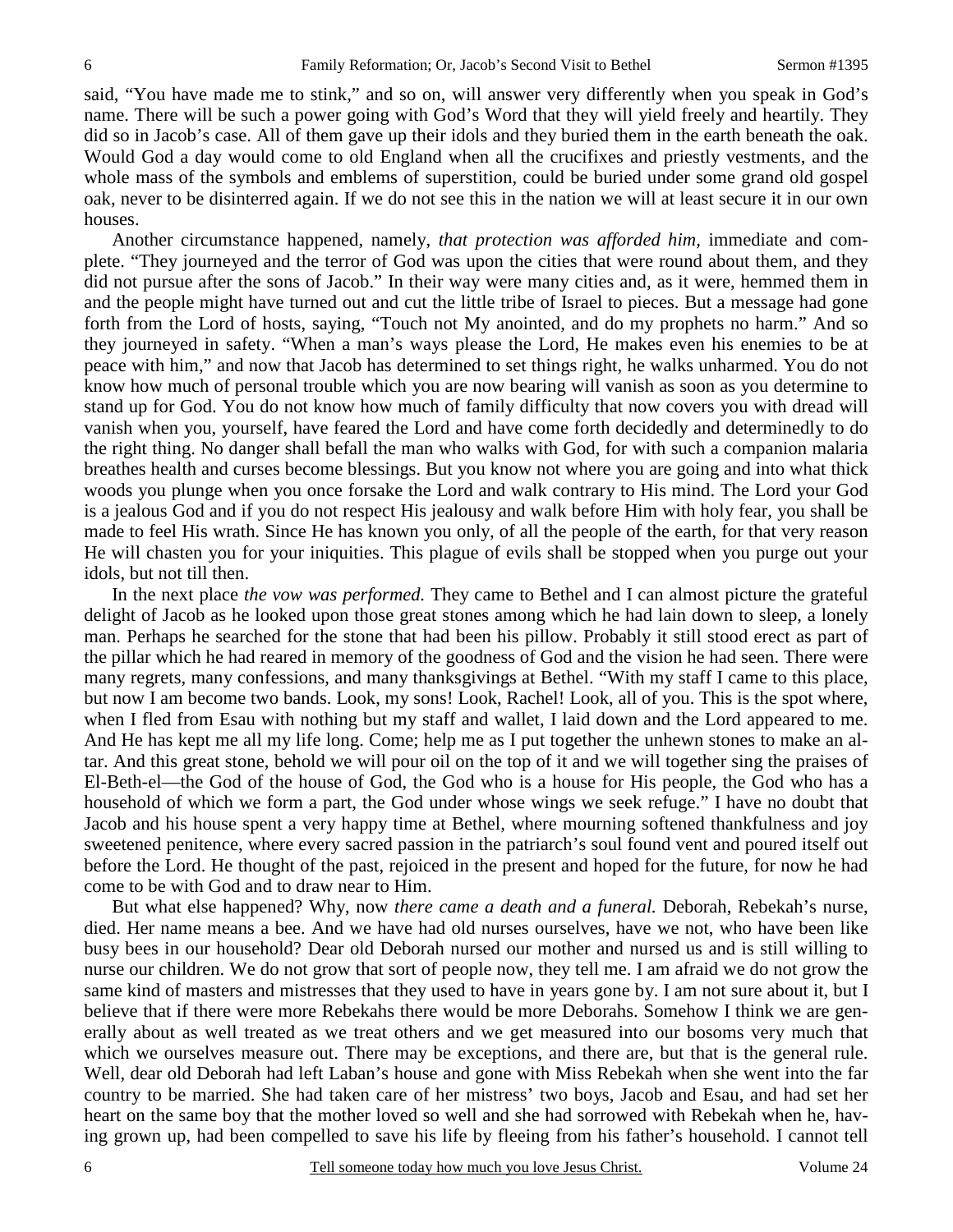when she came to live with Jacob. Perhaps Rebekah sent her to live with her favorite son because she thought there were so many in the family that somebody was needed to look after them all—a person old and discreet to come between Jacob and the perpetual jars of the household. No doubt Jacob often found it pleasant to make the good old soul a confidante in his troubles. And now she dies and they bury her under the oak which they call the oak of weeping—Allonbachuth. Is it not strange that when you are trying to get right, there comes a great sorrow? No, it is not strange, for you are trying to purge out the old leaven, and the Lord is going to help you. You are trying to set everything right with Him and He comes and takes away one of the best people in the house who helped you most of all, one of the staunchest old Christian people that you ever knew, whom you wanted to live forever. And He does it not to hinder but to help you in your labor. He knows best, a touch of the pruning knife was needed by the vine of Israel that it might bring forth more fruit. The good nurse died when they seemed to need her most, but it was better for her to die then, than that she should have departed when Dinah's shame and Simeon's crime had made the household dark. It was better that she should live to see them purged from idols and on the road to her old master Isaac, for then she would feel as if she could say, "Now let Your servant depart in peace, according to Your Word, for my eyes have seen Your salvation." The moral of the incident is that the Lord may heat the fire all the more when He sees the refining process going on and we must receive the further trial as a token of love and not of anger if He smites us heavily when we are honestly endeavoring to seek His face.

**III.** This is what happened while they were doing it. Now we close with the third head, namely, WHAT FOLLOWED.

All this putting away of idols and going to Bethel—did anything come of it? Yes. First, *there was a new appearance of God.* Read the 9<sup>th</sup> verse. "And God appeared unto Jacob again, when he came out of Padanaram, and blessed Him." This was a new appearance of God. Some of you will not understand what I say, but I leave it to those who know the Lord. There are times when God is very near to us. I wish it were always so. But some of us can mark out epochs in our spiritual history in which we were wonderfully conscious that God drew near to us. We felt His presence and were glad. The Lord seemed to put us in the cleft of the rock and make His glory pass before us. I have known such times. Would God I knew them more often! It is worth while to have been purged and cleansed and to have done anything to be favored with one of those divine visits in which we almost cry with Paul, "Whether in the body or out of the body I cannot tell: God knows." A clear view of God in Christ Jesus and a vivid sense of Jesus' love is a sweet reward for broken idols and Bethel reformations.

The next thing that came of it was *a confirmation to Jacob of his title of prince,* which conferred a dignity on the whole family. For a father to be a prince ennobles all the clan. God now puts upon them another dignity and nobility which they had not known before, for a holy people are a noble people. You that live in God's presence are in the peerage of the skies. "He raises up the poor out of the dust and lifts the needy out of the dunghill that He may set him with princes, even with the princes of His people." He first makes them princes and then, to crown it, He makes them princes of princes, because if all His people are princes, it follows that those who are princes among His people are princes among princes. The Lord has a way of conferring high spiritual dignities upon those who seek to order their households aright and to keep their hearts clean and chaste before Him. Such honor, have all the saints who fully follow the Lord. God help us to keep close to Jesus and enjoy daily communion with Him.

And then, next, *there was given to Jacob and his family a vast promise,* which was, in some degree, an enlargement of a promise made to Isaac and to Abraham before. "I am God Almighty. Be fruitful and multiply. A nation and a company of nations shall be of you and kings shall come out of your loins." I do not remember anything said to Abraham about a company of nations, or about kings coming out of his loins, but out of the loins of Israel, a prince, princes may come. God puts upon His promise a certain freshness of vastness and infinity now that Jacob has drawn near to Him. Brethren, God will give us no new promise, but He will make the old promises look wondrously new. He will enlarge our vision so that we shall see what we never saw before. Have you ever had a painting which hung neglected in some back room? Did it one day, strike you that you would have it framed and brought into a good light? When you saw it properly hung on the wall, did you not exclaim, "Dear me! I never noticed that picture